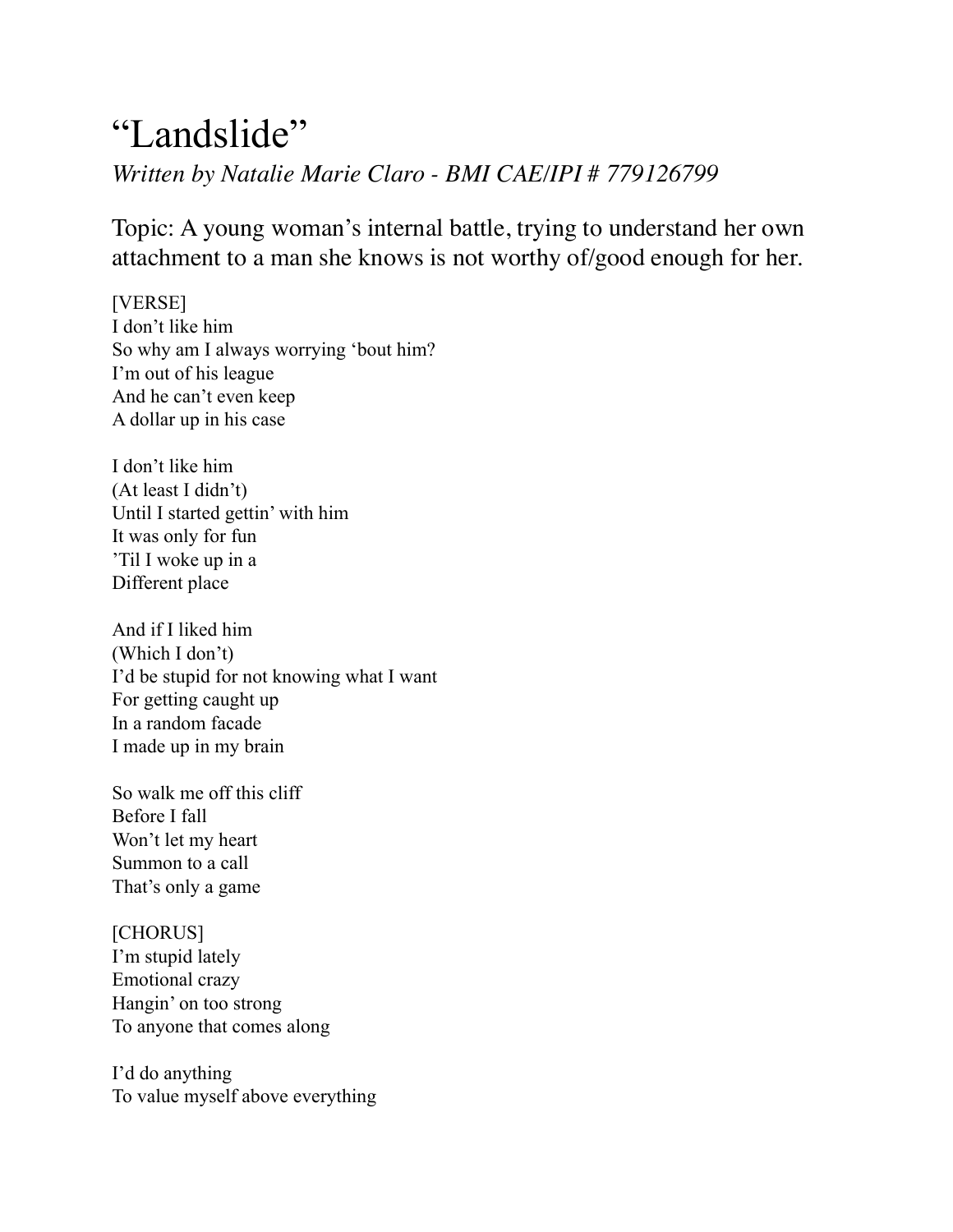To walk out clean and proud Not tumbling into a rain cloud

But after all, I'm still crawling Up a landslide knocking me down To the bottom

[VERSE]

Why do I always fall For the worst types? The ones that stay up drinking at night Sleep in 'til the afternoon bites and

Why do I Always fall for the wrong ones? Without mercy or a conscience I know I have to stay away But then he calls me

Over and over The days nearly shorten The weeks turn to months Feel I'm going under There's no escape And I can't erase He won't let me Grow from the space

I'm stuck on a runner That just won't take off I'm pacing and trying to Learn from it all It's getting old But I want him so Bad but I've been told

[CHORUS] I'm stupid lately Emotional crazy Hangin' on too strong To anyone that comes along

I'd do anything